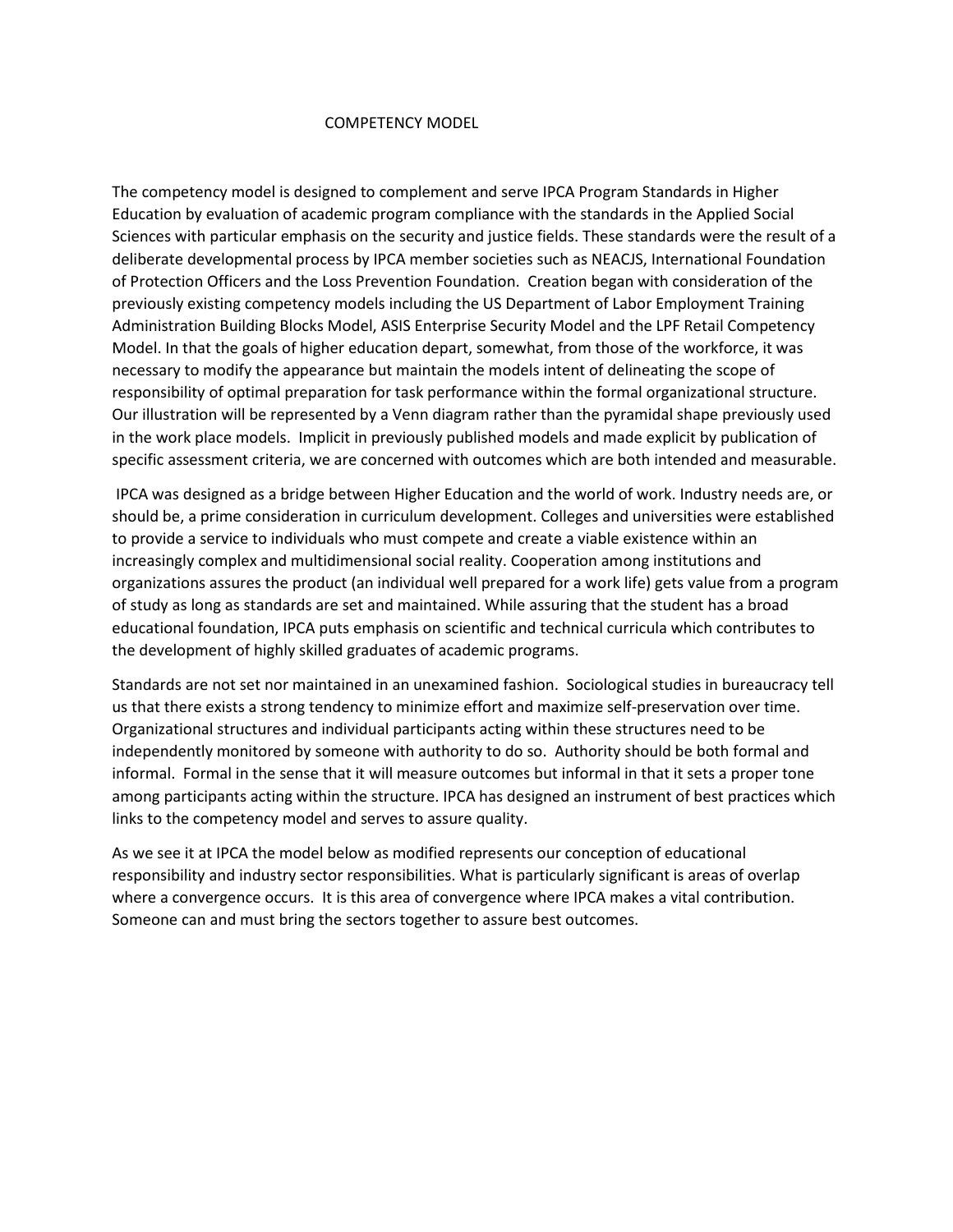#### ETA COMPETENCY MODEL

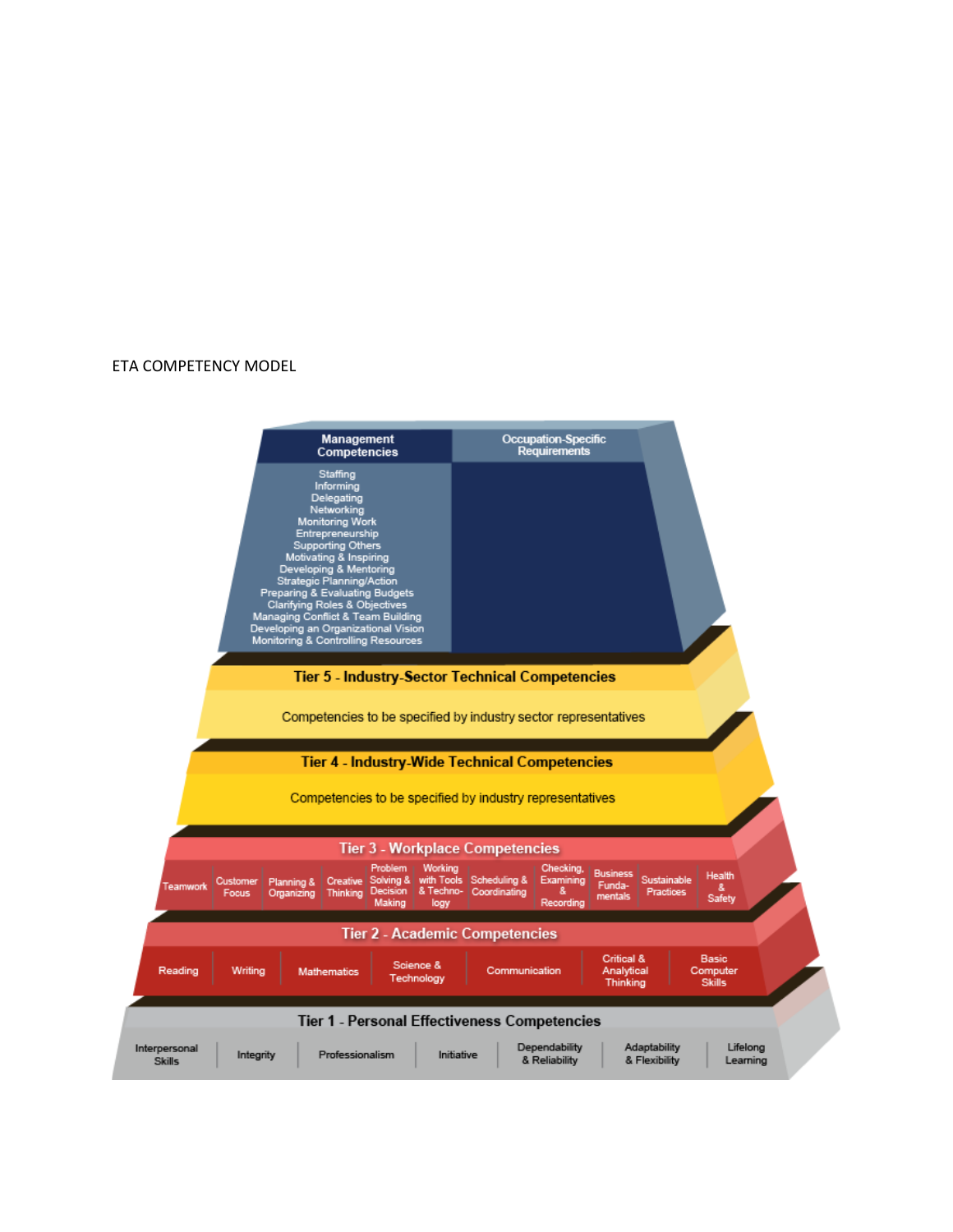# ASIS Enterprise Security Competency Model

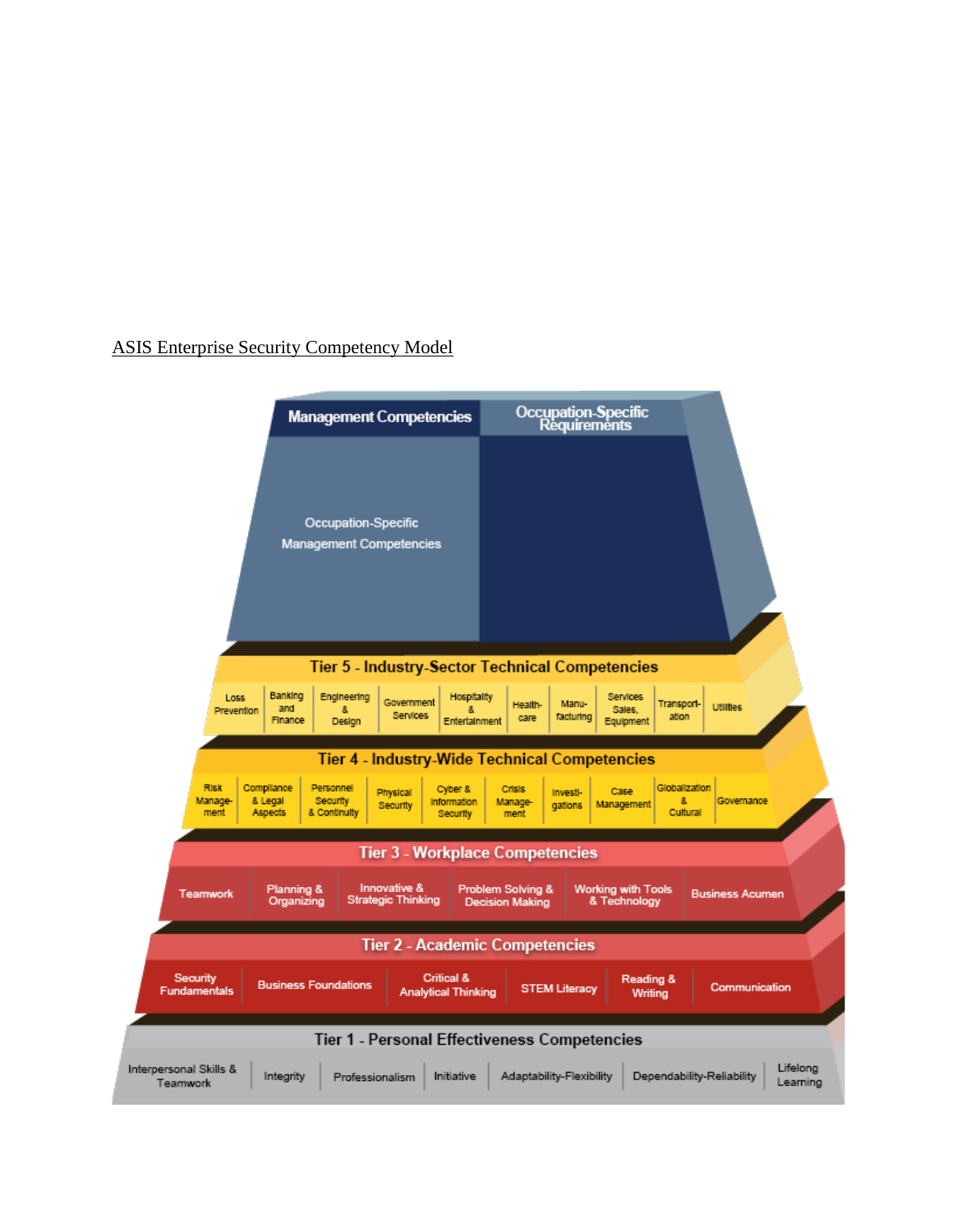### Retail competency Modal from LPF

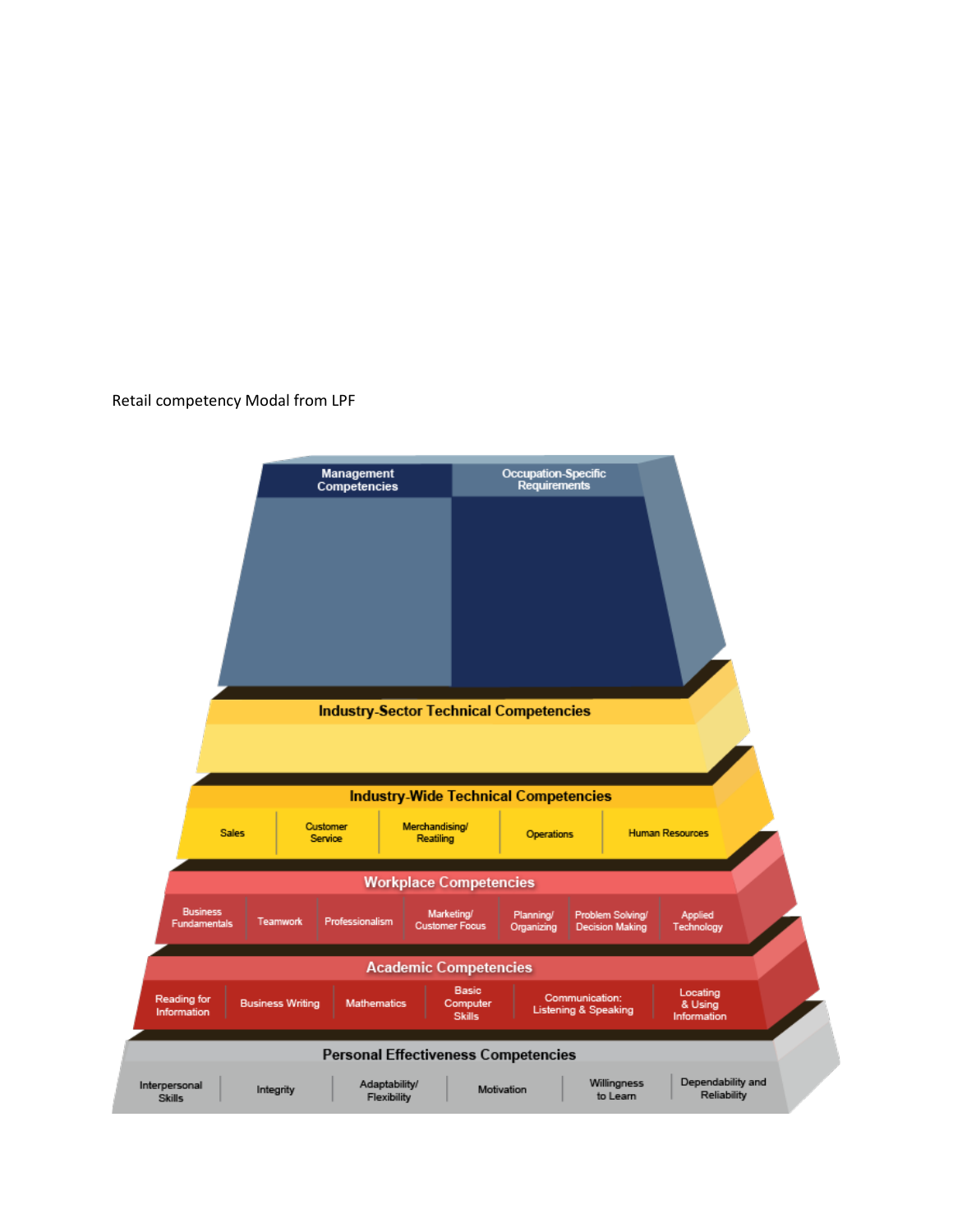## IPCA COMPETENCY MODEL

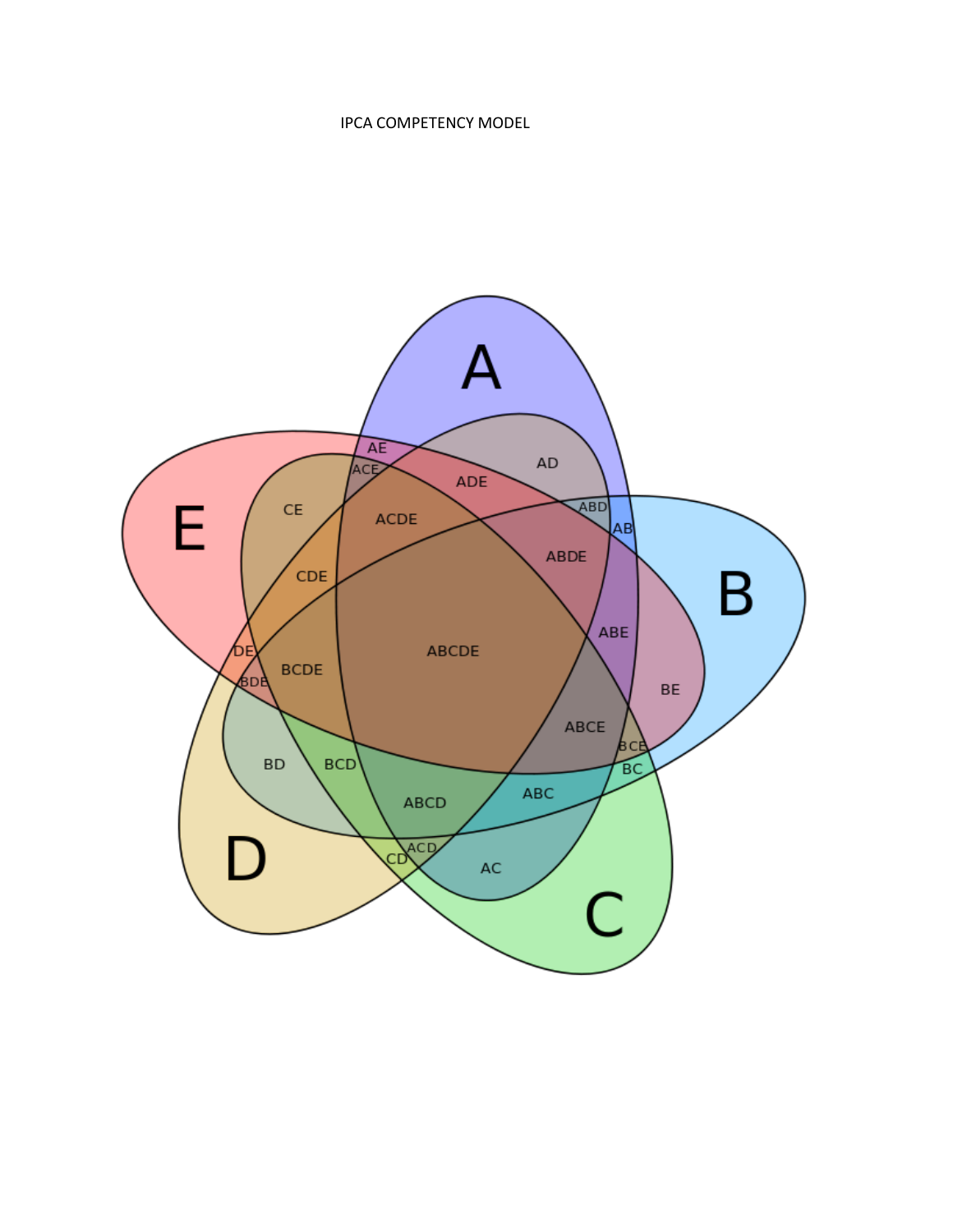Circle A. Represents General Educational Requirements

Circle B. Represents Justice and Business Competencies

- Circle C. Represents Competencies in Job Related Skill Sets which are educationally based
- Circle D. Represents Personal and Interpersonal Effectiveness competencies

Circle E. Represents Professionalism, Scientific and Technical Competencies

IPCA is in agreement with ASIS regarding the need for academic competencies and personal effectiveness competencies (tier 1 and 2) but we see these as being a complex intersection of formal academically based knowledge combined with informal individual traits and awareness much of which is culturally conditioned or modified by life in society and employment. Professionalism in the ASIS Model, we feel, should be removed completely from tier one and be integrated throughout the model as it represents a primary goal of both higher education and the work environment. Professionalism is taught and is never and individual characteristic of genetics or adaption to random circumstance. Professionalism is a mindset brought about by ethical consideration of one's responsibility to one's place in a formal social setting and to those whom the professional interacts and serves. We have professional schools in Business Administration, Medicine and Law as we need people on day one to exhibit skill and sound decision making.

Circle D: interpersonal skills, integrity, initiative, adaptability-flexibility, dependability-reliability may have their onset early in life but are energized and honed through education and industry sector environmental conditions and program development.

ASIS Model regarding tier three mentions teamwork which begins on the preschool playground carries over to participation in team sports, frequently occurs in group projects in higher education and culminates with the world of work but if the foundation is not firm the result is in question. The work place may change response patterns on the surface but if the individual has not learned the basics of team work prior to employment the impermanence of coercion may be evidenced in poor skill performance. In a similar fashion planning, innovative thought and good decision making are progressions of a developmental nature incubated in the family and early peer group but nurtured in school and work environment may bring considerable dividend.